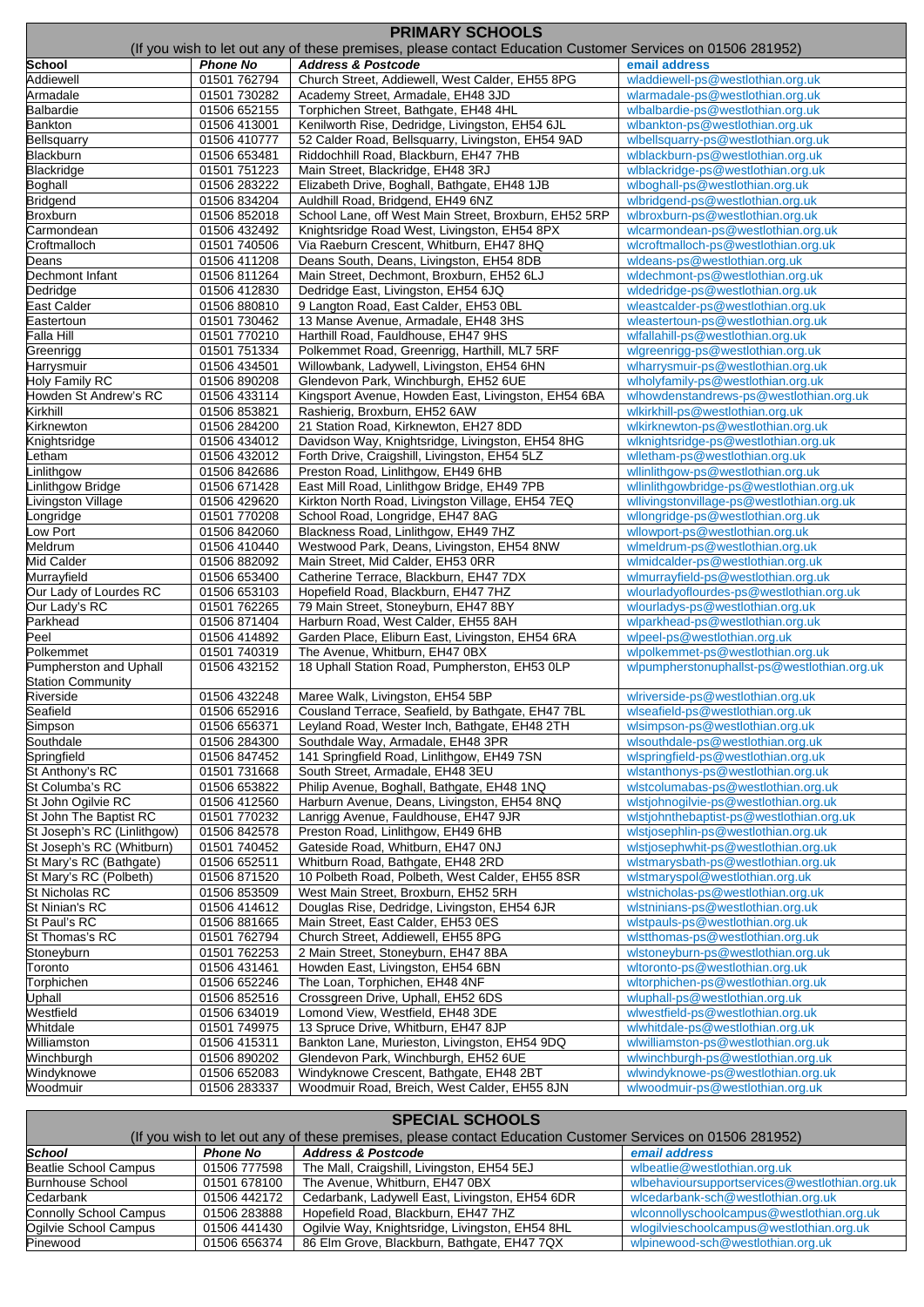| <b>SECONDARY SCHOOLS</b>   |                 |                                                                                    |                                      |  |
|----------------------------|-----------------|------------------------------------------------------------------------------------|--------------------------------------|--|
|                            |                 | (If you wish to let out any of these premises, please contact the school directly) |                                      |  |
| <b>School</b>              | <b>Phone No</b> | <b>Address &amp; Postcode</b>                                                      | email address                        |  |
| Armadale Academy           | 01506 282145    | West Main Street, Armadale, EH48 3LY                                               | wlarmadale-ac@westlothian.org.uk     |  |
| <b>Bathgate Academy</b>    | 01506 653725    | Edinburgh Road, Bathgate, EH48 1LF                                                 | wlbathgate-ac@westlothian.org.uk     |  |
| <b>Broxburn Academy</b>    | 01506 282300    | Cardross Road, Broxburn, EH52 6AG                                                  | wlbroxburn-ac@westlothian.org.uk     |  |
| Deans Community High       | 01506 282155    | Eastwood Park, Livingston, EH54 8PS                                                | wideans-chs@westlothian.org.uk       |  |
| Inveralmond Community High | 01506 438093    | Willowbank, Ladywell, Livingston, EH54 6HN                                         | wlinveralmond-chs@westlothian.org.uk |  |
| Linlithgow Academy         | 01506 843211    | Braehead Road, Linlithgow, EH49 6EH                                                | wllinlithgow-ac@westlothian.org.uk   |  |
| St Kentigern's RC Academy  | 01506 656404    | West Main Street, Blackburn, EH47 7LX                                              | wlstkentigerns-ac@westlothian.org.uk |  |
| St Margaret's RC Academy   | 01506 497104    | Howden South Road, Livingston, EH54 6AT                                            | wlstmargarets-ac@westlothian.org.uk  |  |
| The James Young High       | 01506 414244    | Quentin Rise, Dedridge West, Livingston, EH54 6NE                                  | wljamesyoung-hs@westlothian.org.uk   |  |
| West Calder High           | 01506 871510    | Limefield, Polbeth, West Calder, EH55 8QN                                          | wlwestcalder-hs@westlothian.org.uk   |  |
| Whitburn Academy           | 01501 740675    | Shanks Road, Whitburn, EH47 0HL                                                    | wlwhitburn-ac@westlothian.org.uk     |  |

## **COMMUNITY FACILITIES SERVICE**

| (If you wish to let out any of these premises, please contact the establishment directly) |                 |                                                         |              |                                |
|-------------------------------------------------------------------------------------------|-----------------|---------------------------------------------------------|--------------|--------------------------------|
| <b>Office/Centre</b>                                                                      | <b>Phone No</b> | <b>Address &amp; Postcode</b>                           | Fax No       | <b>Service Support Officer</b> |
| <b>AREA OFFICE</b>                                                                        | 01506 282772    | Bathgate PC, South Bridge Street Bathgate EH48 1TS      |              | Teresa Simpson                 |
| <b>Addiewell Community Wing</b>                                                           | 01501 762796    | Church Street, Addiewell, EH55 8PG                      | N/A          | Joe Smith                      |
| Armadale                                                                                  | 01506 282284    | North Street, Armadale, EH48 3QB                        | 01501 678511 | Laura Redmond                  |
| Bathgate                                                                                  | 01506 283333    | Bathgate Partnership Centre, South Bridge Street,       |              | <b>Julie Walker</b>            |
|                                                                                           |                 | Bathgate, EH48 1TS                                      |              |                                |
| Blackburn                                                                                 | 01506 653014    | The Centre, Ashgrove, Blackburn, EH47 7LJ               | N/A          | <b>Fiona Paul</b>              |
| Blackridge                                                                                |                 | See Craig Inn                                           |              | Laura Redmond                  |
| <b>Bridgend</b>                                                                           | 01506 834536    | Auldhill Road, Bridgend, EH49 6NZ                       | 01506 775424 | Julie Witherwick               |
|                                                                                           |                 | (contact Court Square)                                  |              |                                |
| Carmondean                                                                                | 01506 439568    | Nether Dechmont Farm, Fells Rigg, Livingston, EH54 8AX  | N/A          | Sandra McLaughlin              |
| Craig Inn                                                                                 | 01501 753227    | Main Street, Blackridge, EH48 3SP                       | 01501 753227 | Laura Redmond                  |
| Craigsfarm                                                                                | 01506 777690    | Craigsfarm Campus, Maree Walk, Livingston, EH54 5BP     | 01506 777596 |                                |
| Crofthead Farm                                                                            | 01506 775991    | Templar Rise, Livingston, EH54 8DG                      |              | Peter Christie                 |
| Dechmont Memorial Hall                                                                    | 01506 811022    | 71 Main Street, Dechmont, EH52 6LJ                      | N/A          | Linda Sayers                   |
|                                                                                           |                 | (contact Uphall Community Centre)                       |              |                                |
| <b>East Calder</b>                                                                        | 01506 881557    | 133 Main Street, East Calder, EH53 0EP                  | N/A          | <b>Peter Christie</b>          |
| East Whitburn                                                                             | 01501 740938    | Hen Nest Road, East Whitburn, EH47 8EX                  | N/A          | Joe Smith                      |
|                                                                                           |                 | (contact Whitburn CEC)                                  |              |                                |
| Fauldhouse Partnership Centre                                                             | 01501 773000    | Lanrigg Road, Fauldhouse                                | 01501 770910 | Joe Smith                      |
| Forestbank                                                                                | 01506 430035    | Forestbank, Ladywell, Livingston, EH54 6DX              | N/A          | Sandra McLaughlin              |
|                                                                                           |                 | (contact West Calder CEC)                               |              |                                |
| Lanthorn                                                                                  | 01506 777707    | Kenilworth Rise, Dedridge, Livingston, EH54 6JL         | 01506 417679 | Sandra McLaughlin              |
| <b>Livingston Station Centre</b>                                                          | 01506 411295    | 7 Main Street, Deans, Livingston, EH54 8BE              | N/A          | Sandra McLaughlin              |
| Longridge                                                                                 |                 | School Road, Longridge, EH47 8AG                        |              | Joe Smith at                   |
|                                                                                           |                 |                                                         |              | Fauldhouse PC                  |
| <b>Mid Calder</b>                                                                         | 01506 881246    | Institute Hall, 15 Market Street, Mid Calder, EH53 0AL  | N/A          | Peter Christie                 |
| Mosswood                                                                                  | 01506 437761    | 85 Ferguson Way, Knightsridge, Livingston, EH54 8JF     | N/A          | Sandra McLaughlin              |
| Newton                                                                                    | 0131 3313290    | 26 Duddingston Crescent, Newton, EH52 6QG               | N/A          | Julie Witherwick               |
| Newyearfield Farm                                                                         | 01506 462458    | Hawkbrae, Ladywell West, Livingston, EH54 6TW           | N/A          | Sandra McLaughlin              |
|                                                                                           |                 | (contact Almondbank)                                    |              |                                |
| Philpstoun                                                                                | 01506 834360    | Main Street, Philpstoun, EH49 6RA                       | N/A          | Julie Witherwick               |
|                                                                                           |                 | (contact Court Square)                                  |              |                                |
| <b>Polbeth Community Centre</b>                                                           | 01506 871034    | Polbeth Road, Polbeth, EH55 8SR (contact West Calder)   | 01506 871738 | Peter Christie                 |
| Riverside                                                                                 | 01506 777690    | Riverside PS, The Mall, Livingston, EH54 5EJ            | 01506 777596 |                                |
|                                                                                           |                 | (contact Craigsfarm Community Development Project)      |              |                                |
| Seafield                                                                                  | 01506 631791    | Main Street, Seafield, EH47 7AL (contact Blackburn CEC) | N/A          | Fiona Paul                     |
| Stoneyburn                                                                                | 01501 762323    | 75 Main Street, Stoneyburn, EH47 7BY                    | N/A          | Joe Smith                      |
| Strathbrock Partnership Centre                                                            | 01506 771743    | Comm Educ, 189a West Main Street, Broxburn, EH52 5LH    | 01506 771737 | Linda Sayers                   |
| Torphichen                                                                                | 01506 652383    | Bowyett, Torphichen, EH48 4LZ (contact Bathgate CEC)    | N/A          | Kelly Toms                     |
| Uphall                                                                                    | 01506 854451    | Strathbrock Place, Uphall, EH52 6BN                     | N/A          | <b>Linda Sayers</b>            |
| <b>West Calder</b>                                                                        | 01506 871278    | Dickson Street, West Calder, EH55 8EG                   | 01506 871738 | Peter Christie                 |
| Whitburn                                                                                  | 01501 678888    | 33 Manse Road, Whitburn, EH47 8EZ                       | 01501 678889 | Joe Smith                      |
| Winchburgh                                                                                | 01506 890348    | Craigton Place, Winchburgh, EH52 6RW                    | N/A          | Julie Witherwick               |

| <b>VILLAGE HALLS</b> |                    |                                           |                       |                                     |  |
|----------------------|--------------------|-------------------------------------------|-----------------------|-------------------------------------|--|
| Hall                 | <b>Hall Tel No</b> | <b>Address &amp; Postcode</b>             | <b>Letting Tel No</b> | Letting e-mail address              |  |
| Chalmers Hall        | 01506 842744       | Falkirk Road, Linlithgow Bridge, EH49 7PW | 07770 704341          | julie.witherwick@westlothian.gov.uk |  |
| Polbeth Village Hall | 01506 871034       | Main Street. Polbeth                      | 01506 871278          | Ella Timmins                        |  |

| <b>VILLAGE HALLS WITH MANAGEMENT COMMITTEES</b> |                    |                                                                                           |                       |                                          |  |
|-------------------------------------------------|--------------------|-------------------------------------------------------------------------------------------|-----------------------|------------------------------------------|--|
|                                                 |                    | (If you wish to let out any of these premises, please contact the establishment directly) |                       |                                          |  |
| Hall                                            | <b>Hall Tel No</b> | <b>Address &amp; Postcode</b>                                                             | <b>Letting Tel No</b> | Letting e-mail address                   |  |
| <b>Bellsquarry Community Hall</b>               |                    | Main Street, Blackridge, EH48 3RJ                                                         |                       | Contact hall                             |  |
| <b>Breich Village Hall</b>                      |                    | Main Street, Breich                                                                       |                       | Contact hall                             |  |
| Ecclesmachan Village Hall                       |                    | To be updated                                                                             |                       | Contact hall                             |  |
| Kirknewton Village Hall                         |                    | Main Street, Kirknewton                                                                   |                       | Contact hall                             |  |
| Murieston Village Hall                          |                    | <b>Contact Lanthorn Community Centre</b>                                                  | 01506 777707          | <b>Contact Lanthorn Community Centre</b> |  |
| <b>Uphall Station Institute</b>                 | 01506 432854       | Marrfield Terrace, Uphall Station                                                         | 07926 341684          | uphallstation.insthall@hotmail.com       |  |

| <b>ARTS SERVICES</b>                                                                      |                 |                                    |               |         |  |
|-------------------------------------------------------------------------------------------|-----------------|------------------------------------|---------------|---------|--|
| (If you wish to let out any of these premises, please contact the establishment directly) |                 |                                    |               |         |  |
| <b>Office</b>                                                                             | <b>Phone No</b> | <b>Address &amp; Postcode</b>      | <b>Fax No</b> | Manager |  |
| <b>Burgh Halls</b>                                                                        | 01506 282720    | The Cross, High Street, Linlithgow |               |         |  |